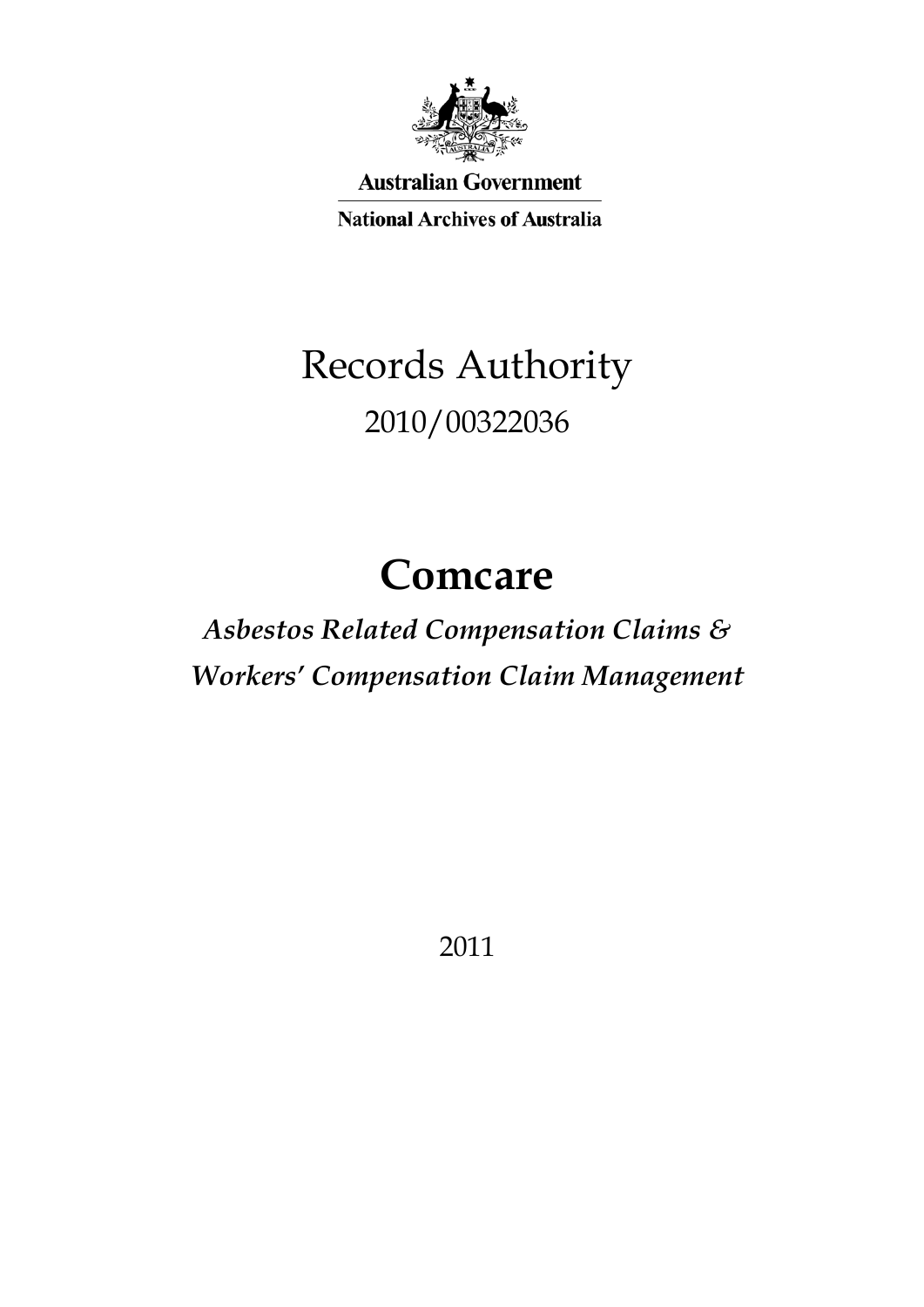### **CONTENTS**

| <b>INTRODUCTION</b>                           | 3 |
|-----------------------------------------------|---|
| <b>APPLICATION OF THIS AUTHORITY</b>          | 3 |
| <b>CONTACT INFORMATION</b>                    | 4 |
| <b>AUTHORISATION</b>                          | 5 |
| <b>CLASSES</b>                                | 6 |
| ASBESTOS RELATED COMPENSATION CLAIMS          | 6 |
| <b>WORKERS' COMPENSATION CLAIM MANAGEMENT</b> | 8 |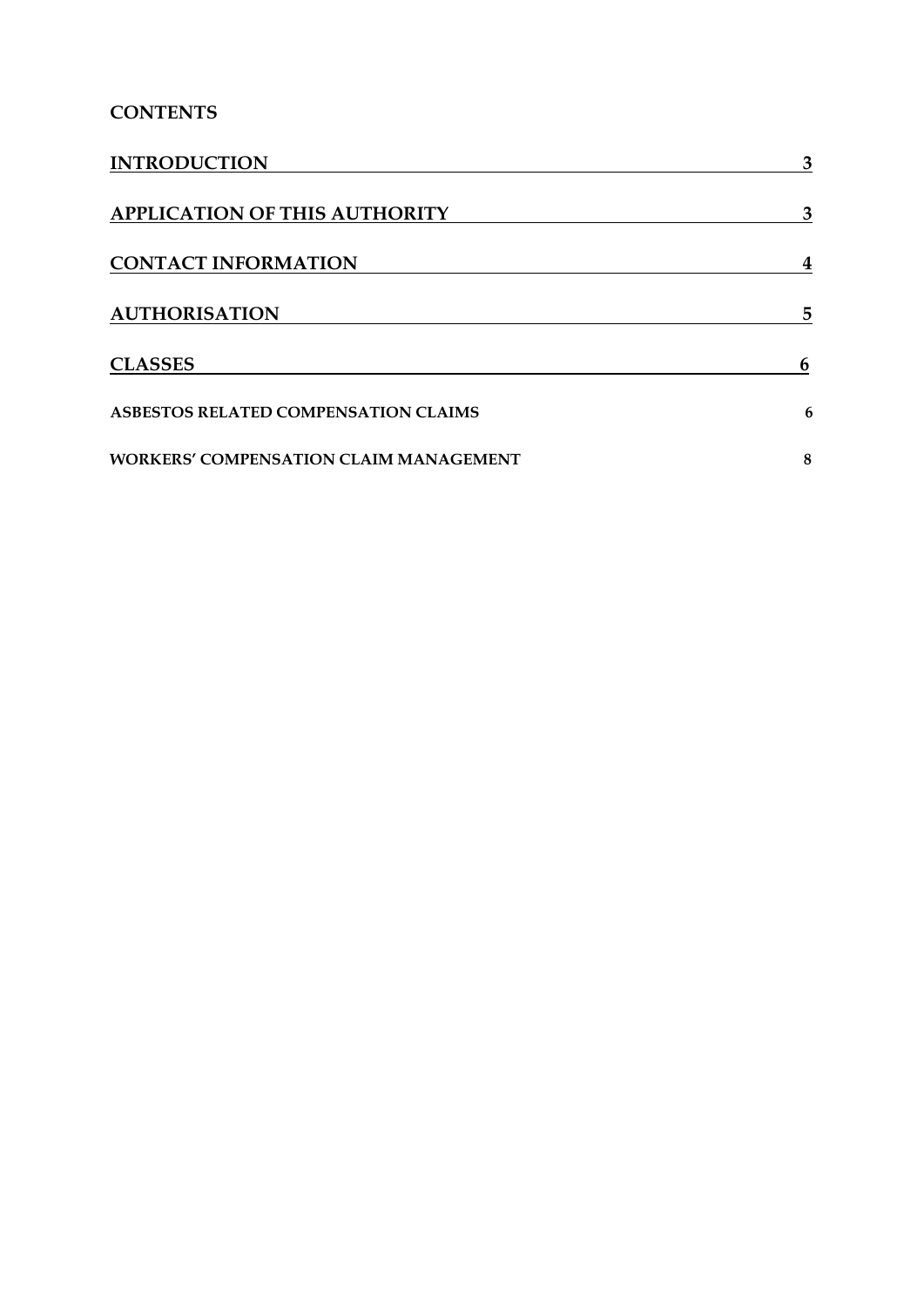### <span id="page-2-0"></span>**INTRODUCTION**

 Comcare and the National Archives of Australia have developed this Records Authority to set out the requirements for keeping or destroying records for the core business areas of Workers' Compensation Claim Management and Asbestos Related Compensation Claims. It represents a significant commitment on behalf of Comcare to understand, create and manage the records of its activities.

 This Authority is based on the identification and analysis of the business of Comcare. It takes into account the agency's legal and organisational records management requirements, and the interests of stakeholders, the agency and the National Archives of Australia.

 The Authority sets out those records that need to be retained as national archives and specifies the minimum length of time that temporary records need to be kept. This Authority gives Comcare permission under the *Archives Act 1983*, for the destruction of the temporary records described after the minimum retention period has expired. Retention periods for these temporary records are based on: an assessment of business needs; broader organisational accountability requirements; and community expectations, and are approved by the National Archives of Australia on the basis of information provided by the agency.

information provided by the agency.<br>As changes in circumstances may affect future records management requirements, the periodic review of this Authority is recommended. All amendments must be approved by the National Archives.

### <span id="page-2-1"></span>**APPLICATION OF THIS AUTHORITY**

 1. This Authority replaces Records Authority 669 (1990, re-issued 1994). The superseded Authority can no longer be used by Comcare to sentence records after the date of issue of this Authority.

 2. This Authority is to be used to sentence records. Sentencing involves the examination of records in order to identify the individual disposal class to which they belong. This process enables sentencers to determine how long records need to be kept. Advice on sentencing is available from the National Archives.

3. This Authority should be used in conjunction with general records authorities such as:

- the Administrative Functions Disposal Authority (AFDA) and/or AFDA Express issued by the National Archives to cover business processes and records common to Australian Government agencies;
- encrypted records;
- • source records that have been copied.

 4. The Normal Administrative Practice (NAP) provision of the Archives Act gives agencies permission to destroy certain records without formal authorisation. This usually occurs where records are duplicated, facilitative or for short-term use only. NAP does not replace arrangements agreed to in this Authority but can be used as a tool to assist in identifying records for destruction together with an agency's Records Authority or Authorities, and with AFDA and AFDA Express. The National Archives recommends that agencies develop and implement a Normal Administrative Practice policy to assist in planning and implementing activities to determine whether records should be kept or destroyed. Advice and guidance on destroying records as a normal administrative practice and on how to develop an agency NAP policy is available from the National Archives' website at [www.naa.gov.au](http://www.naa.gov.au/)**.** 

 5. Where the method of recording information changes (for example from a manual system to an electronic system, or when information is migrated from one system to a new system) this Authority can still be used to sentence the records created, providing the records document the same core business. The information must be accessible for the period of time prescribed in this Authority. Comcare will need to ensure that any software, hardware or documentation required to enable continuing access to the information is available for the periods prescribed.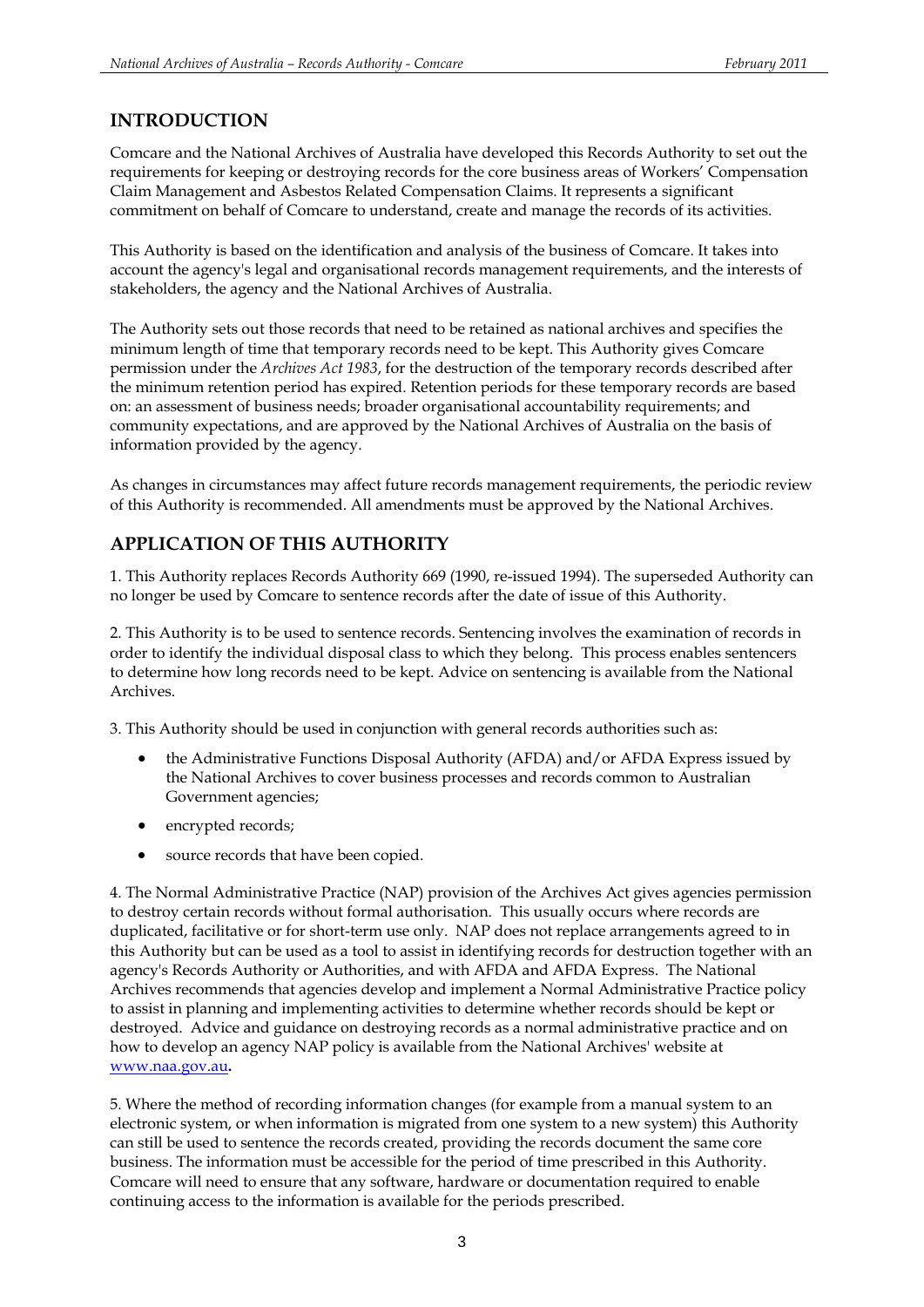6. Records coming within 'Retain as national archives' classes in this Authority have been determined to be part of the archival resources of the Commonwealth under section 3C of the Archives Act. The determination of Commonwealth records as archival resources of the Commonwealth obliges agencies to transfer the records to the Archives when they cease to be current and, in any event, within 15 years of the records coming into existence, under section 27 of the Archives Act.

 7. In general, retention requirements indicate a minimum period for retention. Comcare may extend minimum retention periods if it considers that there is an administrative need to do so, without further reference to the National Archives. Where Comcare believes that its accountability will be substantially compromised because a retention period or periods are not adequate, it should contact the National Archives for review of the retention period.

 8. From time to time the National Archives will place a freeze on some groups of records to prevent their destruction. Further information about disposal freezes and whether they affect the application of this Authority is available from the National Archives website at [www.naa.gov.au.](http://www.naa.gov.au/)

 9. Records in the care of agencies should be appropriately stored and preserved. Agencies need to meet this obligation to ensure that the records remain authentic and accessible over time. Under section 31 of the *Archives Act 1983*, access arrangements are required for records that are in the open access period (currently after 20 years).

 10. Appropriate arrangements should be made with the National Archives when records are to be transferred into custody. The National Archives accepts for transfer only those records designated as national archives.

 11. Advice on how to use this Authority is available from Comcare's records manager. If there are problems with the application of the Authority that cannot be resolved, please contact the National Archives.

### <span id="page-3-0"></span>**CONTACT INFORMATION**

 For assistance with this authority or for advice on other records management matters, please contact National Archives' Agency Service Centre.

Parkes ACT 2600 Fax: (02) 6212 3989 PO Box 7425 Canberra Mail Centre ACT 2610 Website: www.naa.gov.au Queen Victoria Terrace

Tel: (02) 6212 3610 Email: recordkeeping@naa.gov.au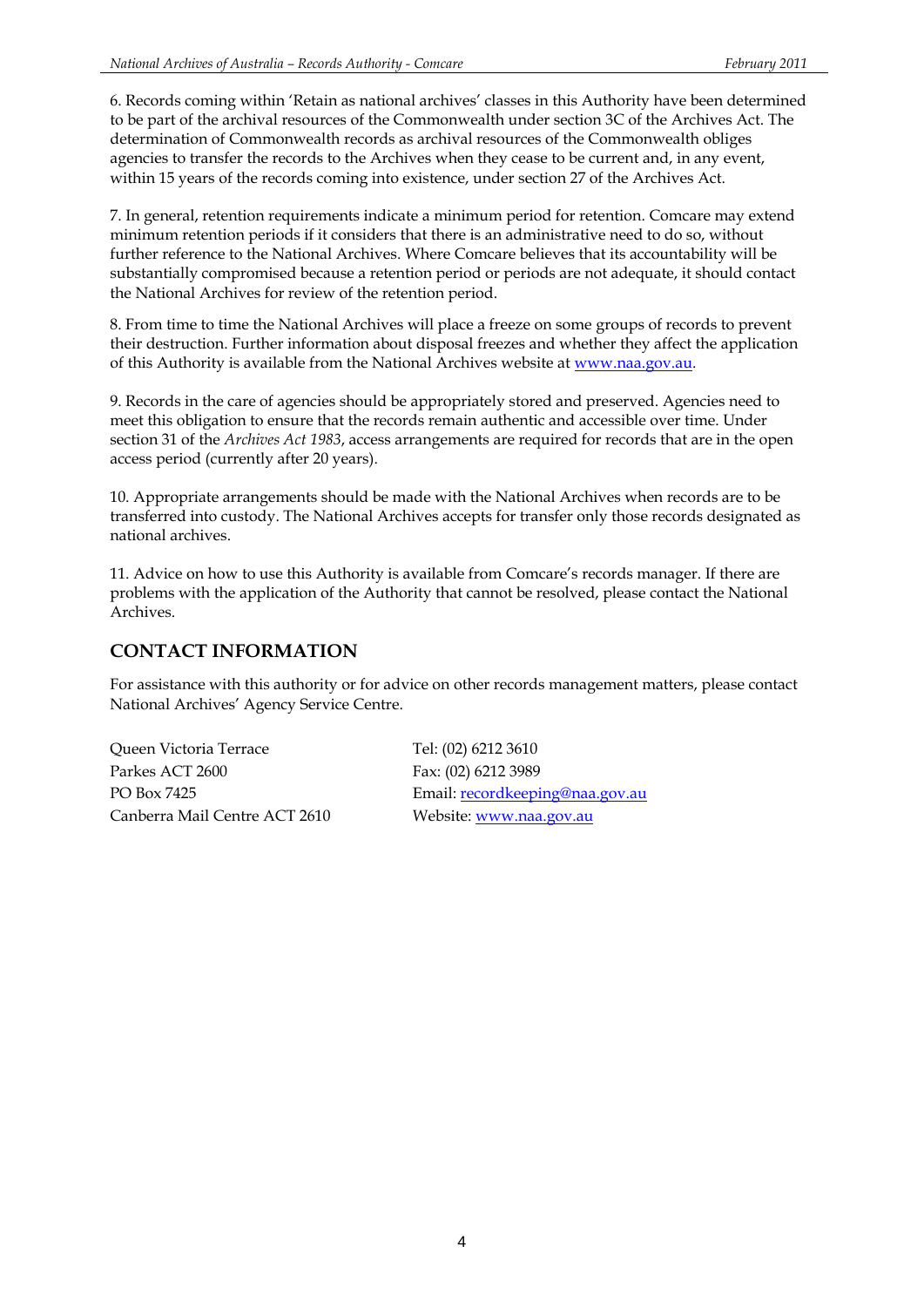#### <span id="page-4-0"></span>AUTHORISATION

### RECORDS AUTHORITY

Person to whom notice of authorisation is given:

Mr Paul O'Connor Chief Executive Officer Comcare 14 Moore Street Canberra ACT 2600

**Purpose:** Authorises arrangements for the disposal of records in accordance with section 24(2)(b) of the Archives Act 1983. Determines records classed as 'Retain as national archives' in this Records Authority to be part of the archival resources of the Commonwealth under section 3C of the Archives Act 1983.

Application: Core business records relating to:

- Asbestos Related Compensation Claims
- Workers' Compensation Claim Management

This authority will apply only with the consent of the agency currently responsible for the business documented in the records described.

Authorising Officer **Date of issue:** Date of issue:

22 list

Ross Gibbs Director-General National Archives of Australia

24 March 2011.

5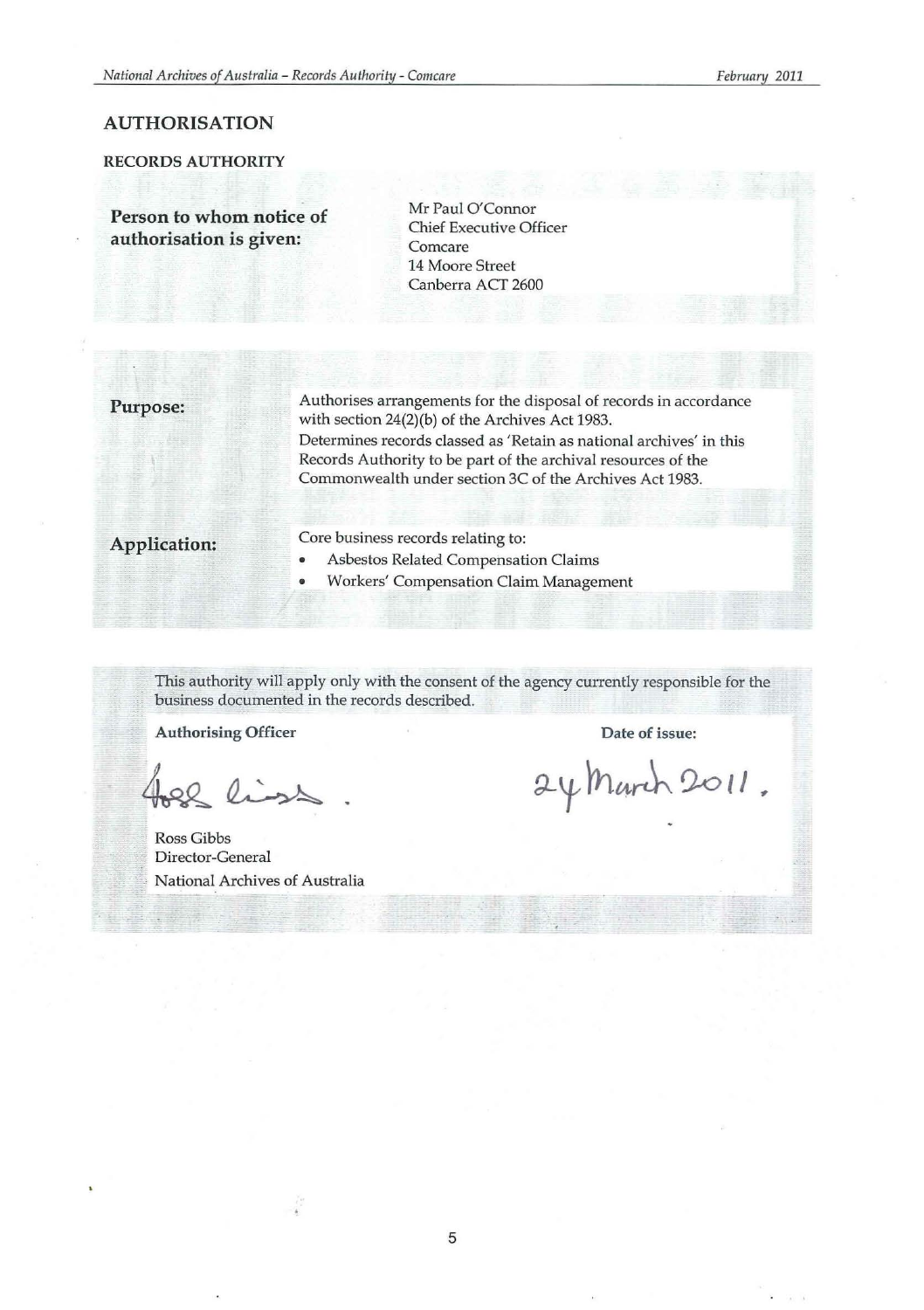## <span id="page-5-0"></span>**ASBESTOS RELATED COMPENSATION CLAIMS**

 The core business of managing a claim or demand of any kind, whether or not the claim or demand involves legal proceedings, for the payment of compensation or damages to a person in respect of an asbestos related condition suffered by the person or another person arising from a breach of a common law or statutory duty of care by the Commonwealth or an entity that was a Commonwealth authority when the breach of duty occurred. Excludes claims or demands against the Australian Postal Corporation or Telstra Corporation Limited. Includes:

- • Acceptance of service of common law asbestos related claims and the management of such claims on behalf of the Commonwealth
- • Engagement of solicitors and counsel
- • Provision of legal services and legal policy advice
- Payment of awards (of damages and legal costs)
- • Collection of recoveries from other liable parties
- Payment of legal expenses (solicitor and counsel fees and disbursements)
- Investigation of possible fraud in relation to asbestos related compensation claims
- Operational and administrative tasks supporting the asbestos related compensation claims function.

 *For claims for injury, disability, disease or fatality suffered by a worker of the Commonwealth or ACT Government that does not relate to asbestos, use WORKERS' COMPENSATION CLAIM MANAGEMENT.* 

#### 21680 The following significant records: Retain as national Retain as national • Case records documenting management of claims or demands for archives compensation for fatality, injury, disease or permanent impairment as a result of the persons' exposure to asbestos. Includes: lodgement and processing of claims; legal support and advice; establishing claimants medical and employment background and facts of the case; resolution via mediation or court proceedings; • Development, implementation and maintenance of internal policy and procedures for the management of asbestos related claims; • Development, publication and maintenance of forms or  *[For legal advice relating to the interpretation of the agency's own legislation, use AFDA/AFDA EXPRESS – LEGAL SERVICES.]*  Retain as national 21682 • Records documenting factual and optical surveillance investigations • Destroy 80 years undertaken to confirm or deny an allegation or suspicion of fraud in after date of claim • Claimants suspected of embellishing their level of incapacity; • Suspected fraudulent behaviour by service providers (eg Household assistance providers, medical and allied health Destroy 80 years after date of claim 21681 Records documenting the calculation of fees payable to providers for Destroy 50 years rehabilitation or medical services incurred as part of an asbestos after action related claim. Excludes the calculation of compensation premiums for completed Destroy 50 years **Class No** Description of records Disposal action **Disposal action** determination, authorisation and distribution of compensation. communication guides relating to asbestos claims. relation to asbestos related compensation claims. Includes investigations into: Claimants suspected of working whilst claiming to be incapacitated; Claimants suspected of malingering or claiming excessive benefits; Claimants suspected of providing false statements regarding their claims; practitioners). employers.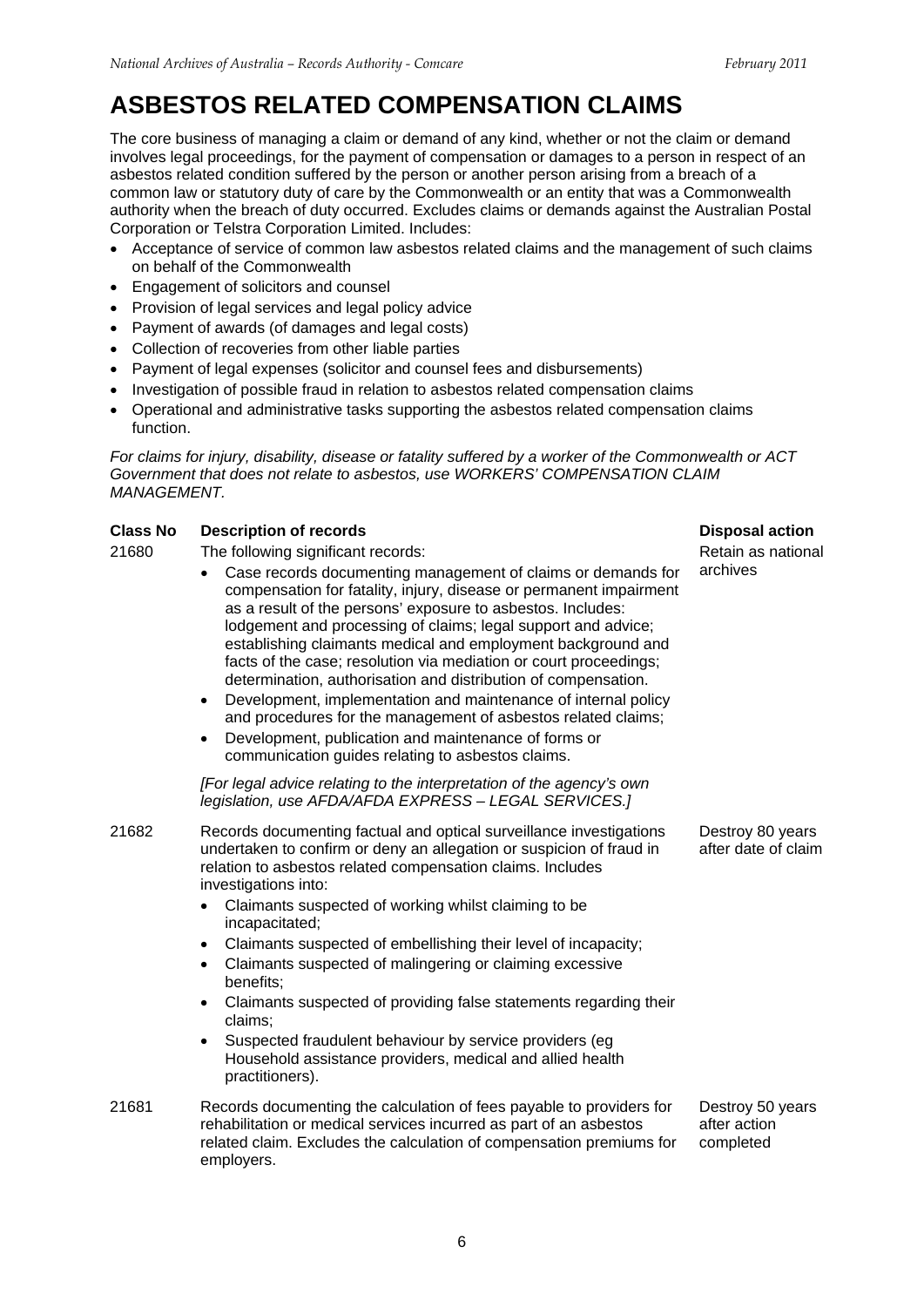### **ASBESTOS RELATED COMPENSATION CLAIMS**

### **Class No Description of records Disposal action Disposal action**

21683 Records documenting:

- business of asbestos related compensation claims; and • Routine operational administrative tasks supporting the core
- than those covered in classes 21680 21682. • Routine asbestos related compensation claims activities, other

Destroy 7 years after last action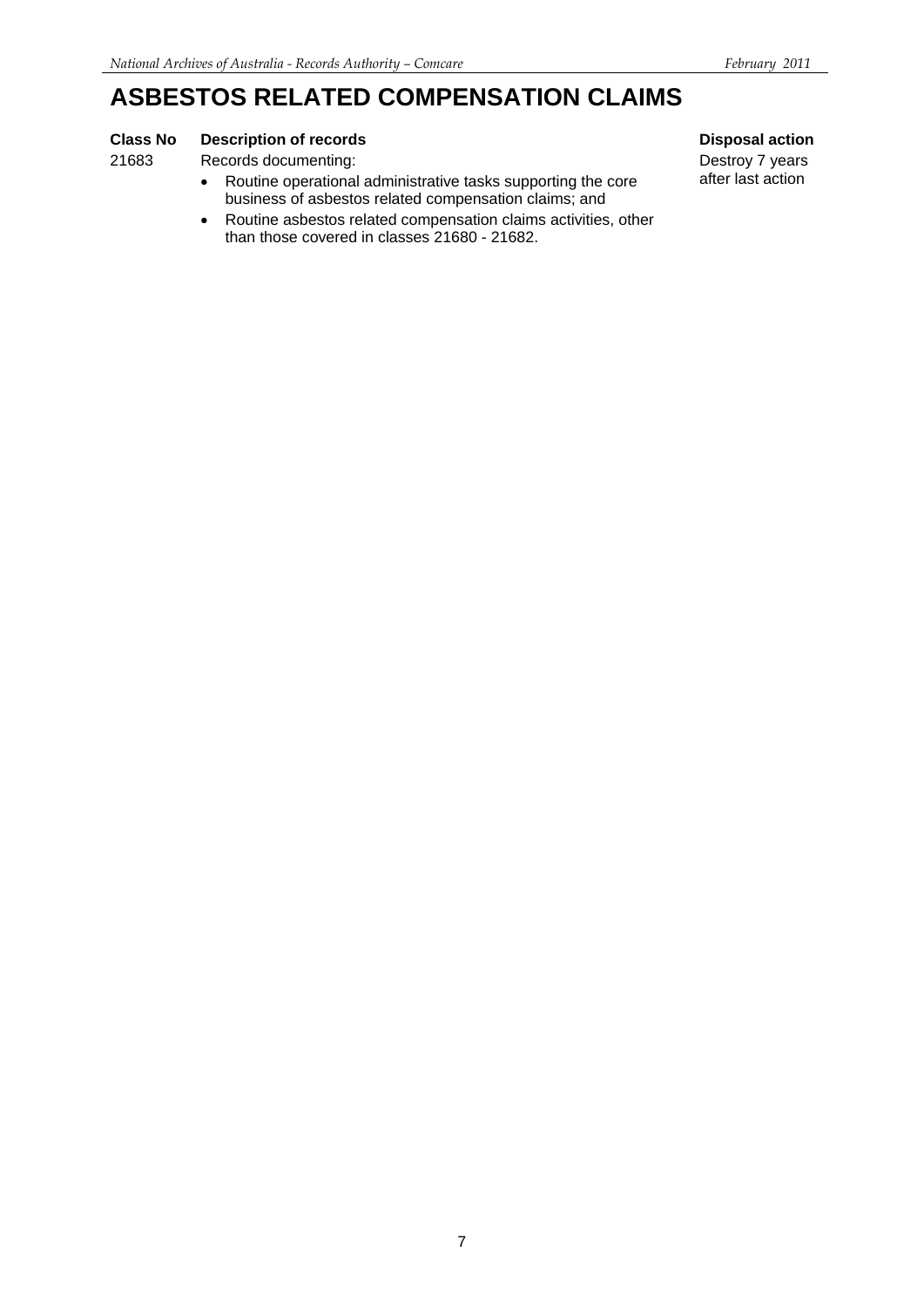#### <span id="page-7-0"></span> **WORKERS' COMPENSATION CLAIM MANAGEMENT**

 The core business of determining liability for new workers' compensation claims for injury, disability, disease or fatality for employees of the Commonwealth Government including employees of the Australian Capital Territory (ACT) Government. Excludes liability determination or management of asbestos related claims and claims for Australian Defence Force personnel. Includes:

- • Ongoing management of accepted claims
- • Managing and determining benefits payable under legislation such as incapacity payment, medical expenses, home help, aids and appliances, permanent impairments, beneficiary trust accounts for payments to descendants and other benefits that may apply
- Actions against negligent third parties
- Liaison with employers to assist injured employees in their return to work
- • Management of reconsiderations requested by claimants or employers including decisions that result in review by a Court or Tribunal
- Management of matters relating to workers' compensation claim management presented before a court or tribunal
- • Development, implementation and ongoing management of internal policy and procedures for the management of compensation claims
- • Development and distribution of forms and publications regarding workers' compensation
- Investigation of possible fraud in relation to compensation claims
- Operational and administrative tasks supporting the workers' compensation claims management function.

 *For claims for injury, disability, disease or fatality suffered by a worker of the Commonwealth or ACT Government arising from an asbestos related condition, use ASBESTOS RELATED COMPENSATION CLAIMS.* 

### **Class No** Description of records Disposal action **Disposal action Disposal action**

21672 The following significant records: Retain as national as national

- Agency's court case files documenting management of a workers' archives compensation matter before a Court or Tribunal, including matters conducted by self insurers, where legal precedent is set; or there is a change to organisational policy as a direct result of the matter; or the matter attracts significant media attention or public interest. Excludes prosecutions of employers or self insurers for failure to meet obligations under occupational health and safety legislation.
- • Case management of significant workers' compensation claims for fatality, injury, disease or permanent impairment, where legal precedent is set; or there is a change to organisational policy as a direct result of the matter; or the matter attracts significant media attention or public interest.

21674 Records documenting the tasks associated with Workers' Compensation Claims Management:

- • Case management of workers' compensation claims for fatality, injury, disease or permanent impairment, excluding those covered by class 21672. Includes:
	- o **Claims for compensation;**
	- o Medical certificates;
	- o Correspondence with medical practitioners;
	- o Correspondence with claimants' employers;
	- o Transactions providing evidence of payment of claims expenses including invoices or receipts where available;
	- o Correspondence between claimant and Comcare;
	- o Incident reports;

Destroy 80 years after date of claim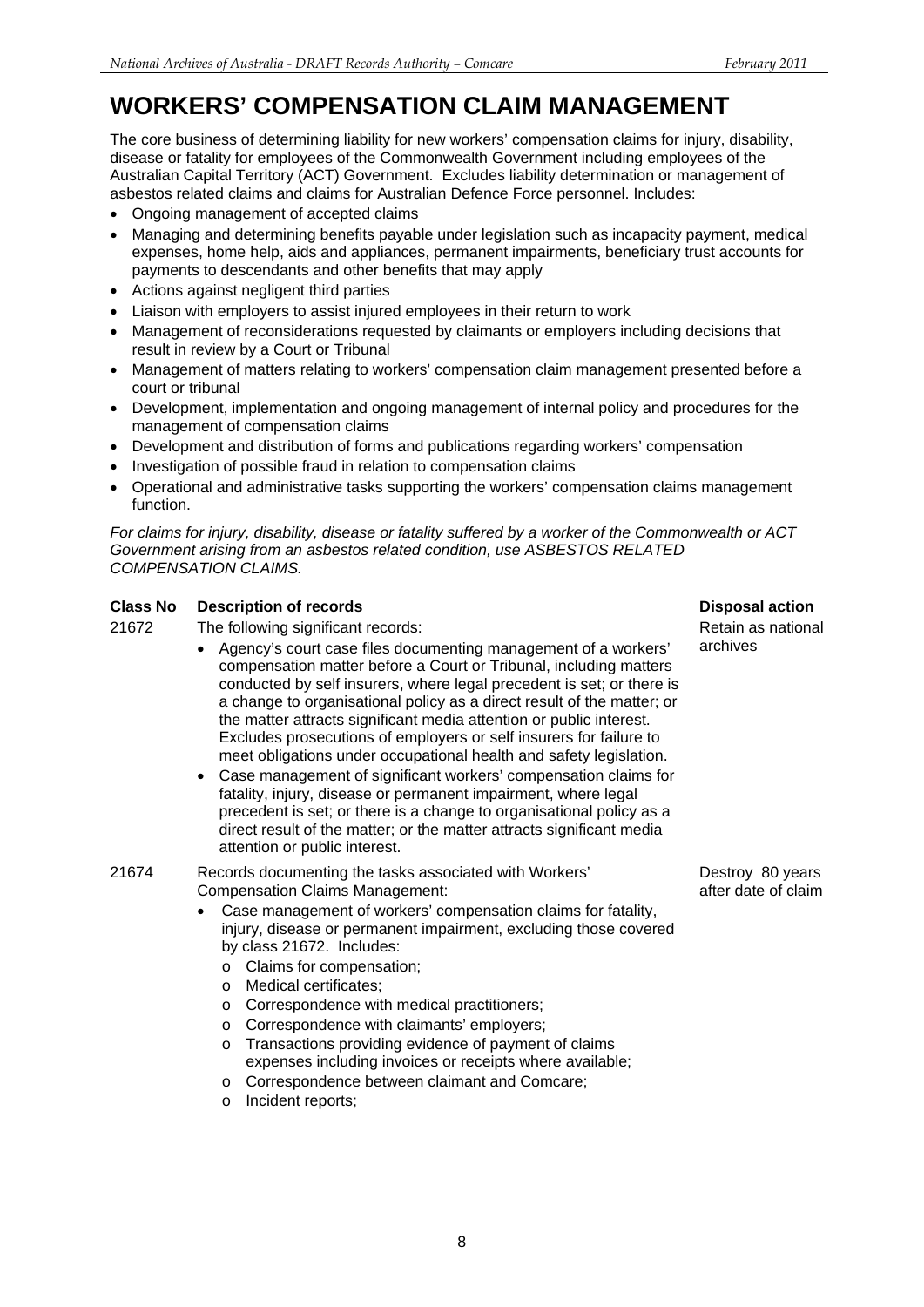## WORKERS' COMPENSATION CLAIM MANAGEMENT

| UMI LIVUATIVIV U                   |                                                                                                                                                                                                                                                                                                                                                                                                                                                                                                                                                                                                                                                                                                                                                                                                                                                                                                                                                                                                                                                                                                                                                                                                                                                                                                                                                                                                                                                                                                                                                                                 |                                                    |  |
|------------------------------------|---------------------------------------------------------------------------------------------------------------------------------------------------------------------------------------------------------------------------------------------------------------------------------------------------------------------------------------------------------------------------------------------------------------------------------------------------------------------------------------------------------------------------------------------------------------------------------------------------------------------------------------------------------------------------------------------------------------------------------------------------------------------------------------------------------------------------------------------------------------------------------------------------------------------------------------------------------------------------------------------------------------------------------------------------------------------------------------------------------------------------------------------------------------------------------------------------------------------------------------------------------------------------------------------------------------------------------------------------------------------------------------------------------------------------------------------------------------------------------------------------------------------------------------------------------------------------------|----------------------------------------------------|--|
| <b>Class No</b><br>21674<br>(cont) | <b>Description of records</b><br>Matters relating to:<br>$\circ$<br>Pursuing actions against negligent third parties, excluding<br>٠<br>parties involved in asbestos related cases;<br>Defending actions for non economic loss;<br>٠<br>General debt recovery;<br>٠<br>Advice in relation to common law or recovery matters<br>٠<br>excluding advice given with relation to asbestos related<br>claims;<br>Complaints from claimants or employers.<br>Factual and optical surveillance investigations undertaken to<br>$\bullet$<br>confirm or deny an allegation or suspicion of fraud. Includes<br>investigations into:<br>Claimants suspected of working whilst claiming to be<br>$\circ$<br>incapacitated;<br>Claimants suspected of embellishing their level of incapacity;<br>$\circ$<br>Claimants suspected of malingering or claiming excessive<br>$\circ$<br>benefits;<br>Claimants suspected of providing false statements regarding<br>$\circ$<br>their claims;<br>Suspected fraudulent behaviour by service providers (eg<br>$\circ$<br>Household assistance providers, medical and allied health<br>practitioners);<br>Any other reported allegations of fraud.<br>$\circ$                                                                                                                                                                                                                                                                                                                                                                                         | <b>Disposal action</b>                             |  |
| 21675                              | Records documenting the management of a workers' compensation<br>matter before a Court or Tribunal, excluding those covered by class<br>21672. Includes:<br>Provision of (legal) advice to claims managers to assist in making<br>decisions under safety, rehabilitation and compensation legislation;<br>Records relating to Comcare's intervention, advice, assistance or<br>research into the management of a workers' compensation matter<br>for claimants' employed by an employer or self insurer, before a<br>Court or Tribunal:<br>Records required under legislative framework for matters before an<br>Administrative Appeals Tribunal or in the Federal or High Courts<br>including (but not limited to) statement of claim, notice of appeal<br>and applicant/respondent submissions;<br>Requests for information from employers or self insurers as it<br>relates to the matter;<br>Recommendations to internal committees regarding action<br>required as a result of the matter;<br>Liaison and communication with employers and self insurers with<br>relation to the matter;<br>Internal correspondence and communication relating to the<br>$\bullet$<br>management of a matter before an Administrative Appeals<br>Tribunal or in the Federal or High Courts;<br>External liaison and communication relating to the management of<br>a matter before an Administrative Appeals Tribunal or in the<br>Federal or High Courts including liaison and communication<br>between Comcare and external panel firms, employers and<br>claimant legal representation; | Destroy 80 years<br>after date matter<br>is opened |  |

9